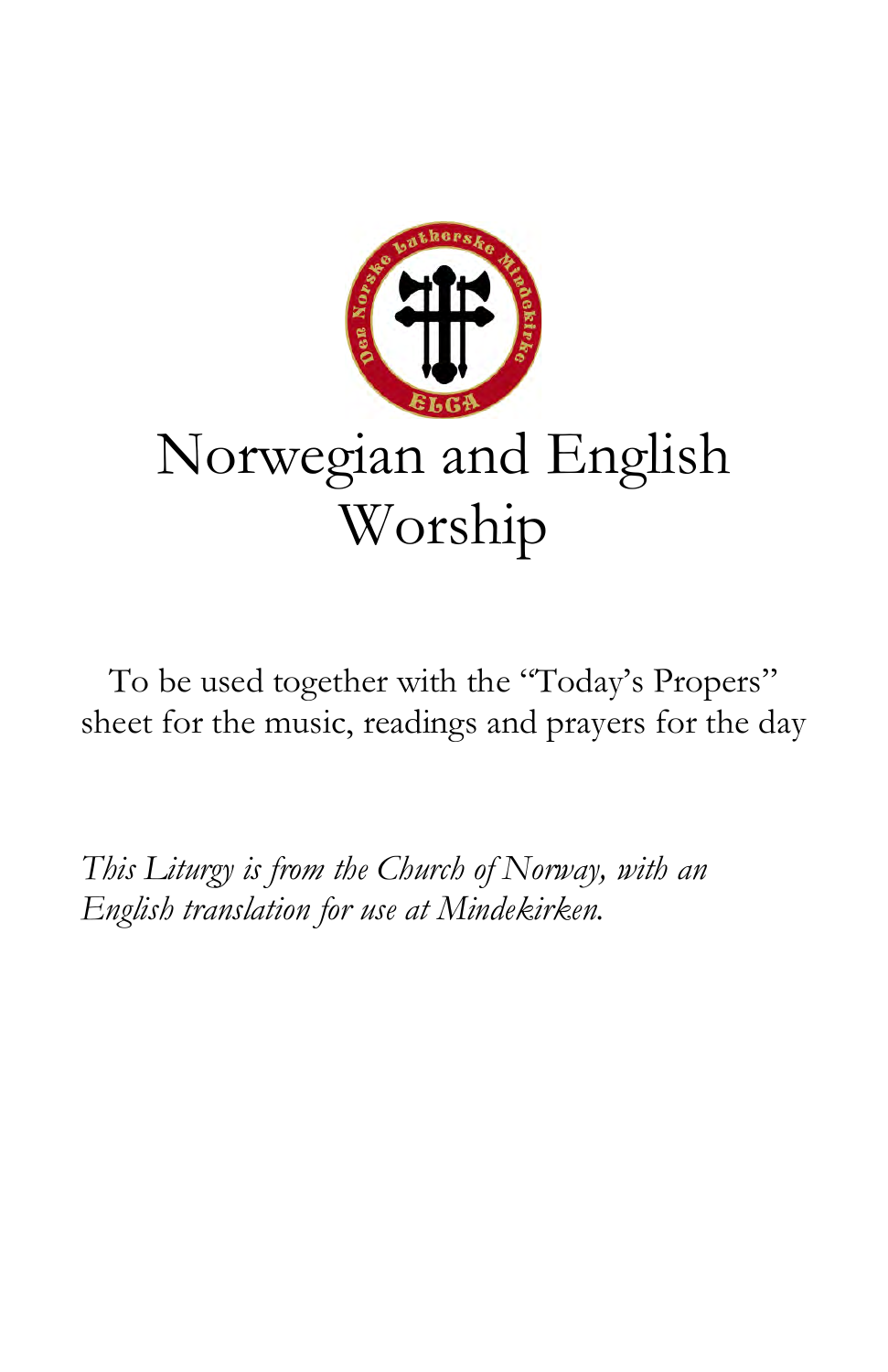### **for Norwegian service – follow left side pages**

 $M =$ Menighet  $A =$ Alle L=Liturg  $M =$ menighets leder

**1 | Preludium**  *Klokkeslag 3 X 3*

## **2 | Inngangssalme**

### **3 | Hilsen**

**L |** Nåde være med dere og fred fra Gud, vår Far, og Herren Jesus Kristus.

### **4 | Samlingsbønn**

**ML |** Herre, jeg er kommet inn i dette ditt hellige hus for å ta imot hva du Gud Fader, min skaper, du Herre Jesus, min frelser, du Hellige Ånd, min trøster i liv og død, vil gi meg. Lukk nå opp mitt hjerte ved din hellige Ånd, så jeg kan sørge over mine synder, leve i troen på din nåde og sammen med hele ditt folk fornyes hver dag i et sant og hellig liv. Gud, vi ber. **A | Amen.**

# **5 | Syndsbekjennelse**

**L |** La oss bøye oss for Gud og bekjenne våre synder.

### **A | Gud, vær meg nådig!**

**Jeg har syndet mot deg og sviktet min neste – med tanker og ord, med det jeg har gjort, og med det jeg har forsømt. Tilgi meg min synd for Jesu Kristi skyld. Skap i meg et rent hjerte,og gi meg kraft til nytt liv ved din hellige Ånd.**

**L |** Så høy som himmelen er over jorden, så veldig er hans miskunn over dem som frykter ham. Så langt som øst er fra vest, tar han syndene våre bort fra oss. Sal 103,11-12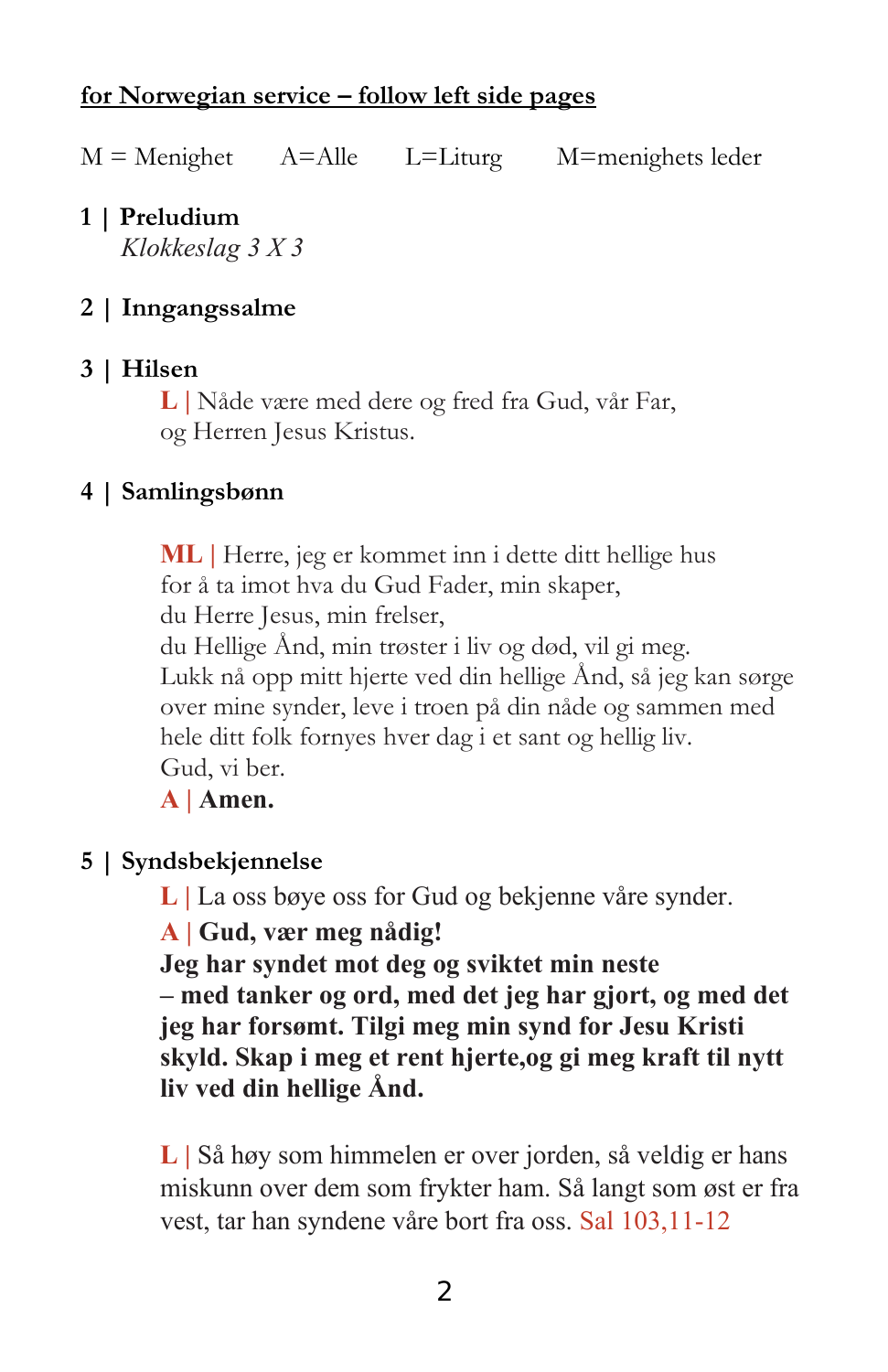### **for English service – follow right side pages**

C=Congregation A=All L= Liturgist CL=Congregation leader

## **1 | Prelude**

 *Chimes*

## **2 | Entrance Hymn**

## **3 | Greeting**

**L** | Grace be with you and peace from God, our Father, and the Lord Jesus Christ.

## **4 | Gathering prayer**

**CL |** O Lord, our Maker, Redeemer and Comforter, we are assembled in your presence to hear your holy word. Open our hearts by your Holy Spirit, that through the preaching of your word we may be taught to repent of our sins, to believe in Jesus in life and in death, and to grow day by day in grace and holiness. God, we pray:

**A | Amen.**

### **5 | Confession**

**L |** Let us bow before God and confess our sins.

**A | God, have mercy on me!** 

**I have sinned against you and betrayed my neighbor – in thoughts and words,** 

**in what I have done and in what I have left undone. Forgive my sins for the sake of Jesus Christ.** 

**Create in me a clean heart,** 

**and strengthen me in a new life with your Holy Spirit.**

**L** | For as the heavens are high above the earth, so great is his steadfast love toward those who fear him. as far as the east is from the west, so far he removes our transgressions from us. Psalm 103:11-12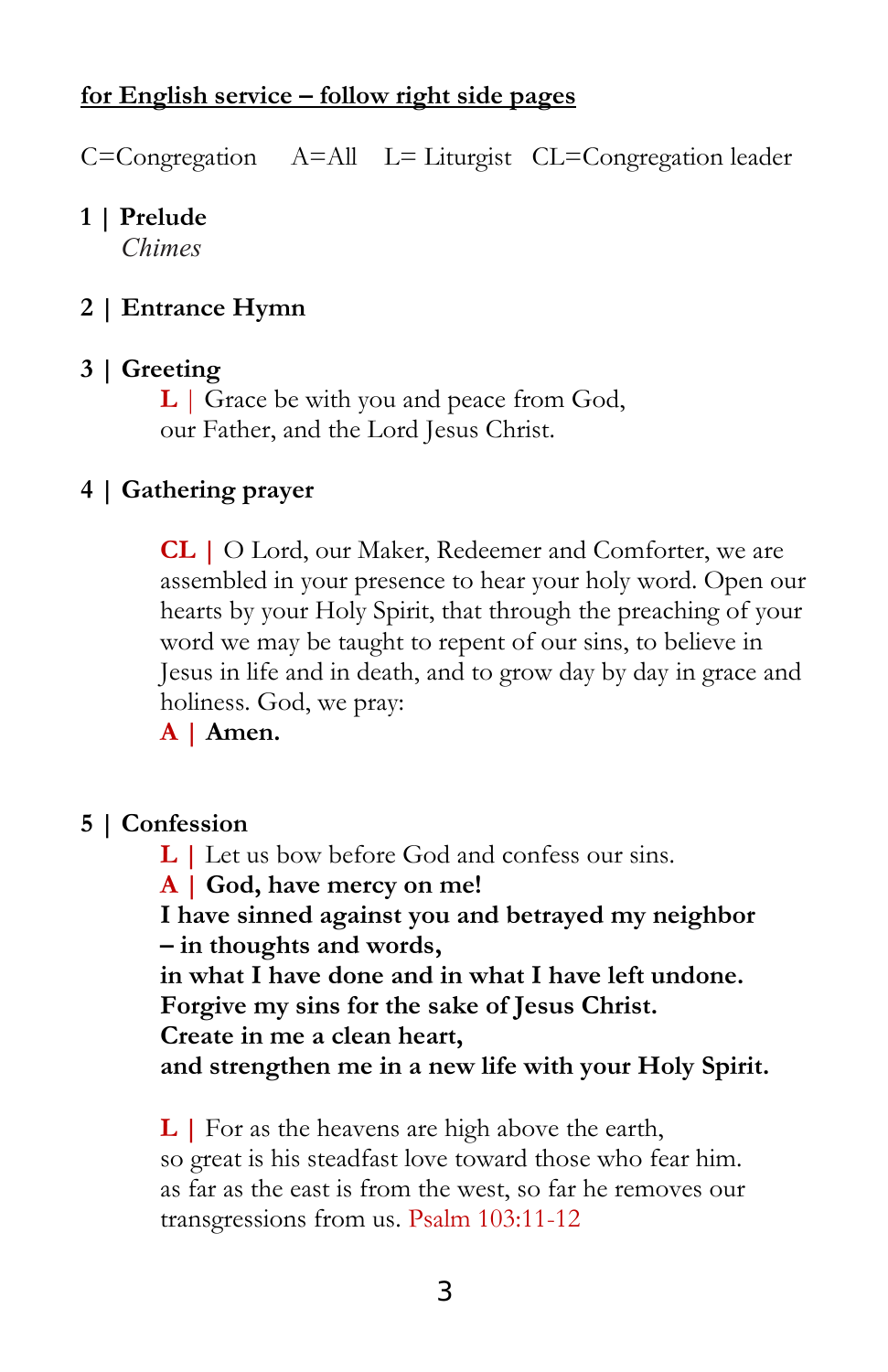**6 | KYRIE A |**



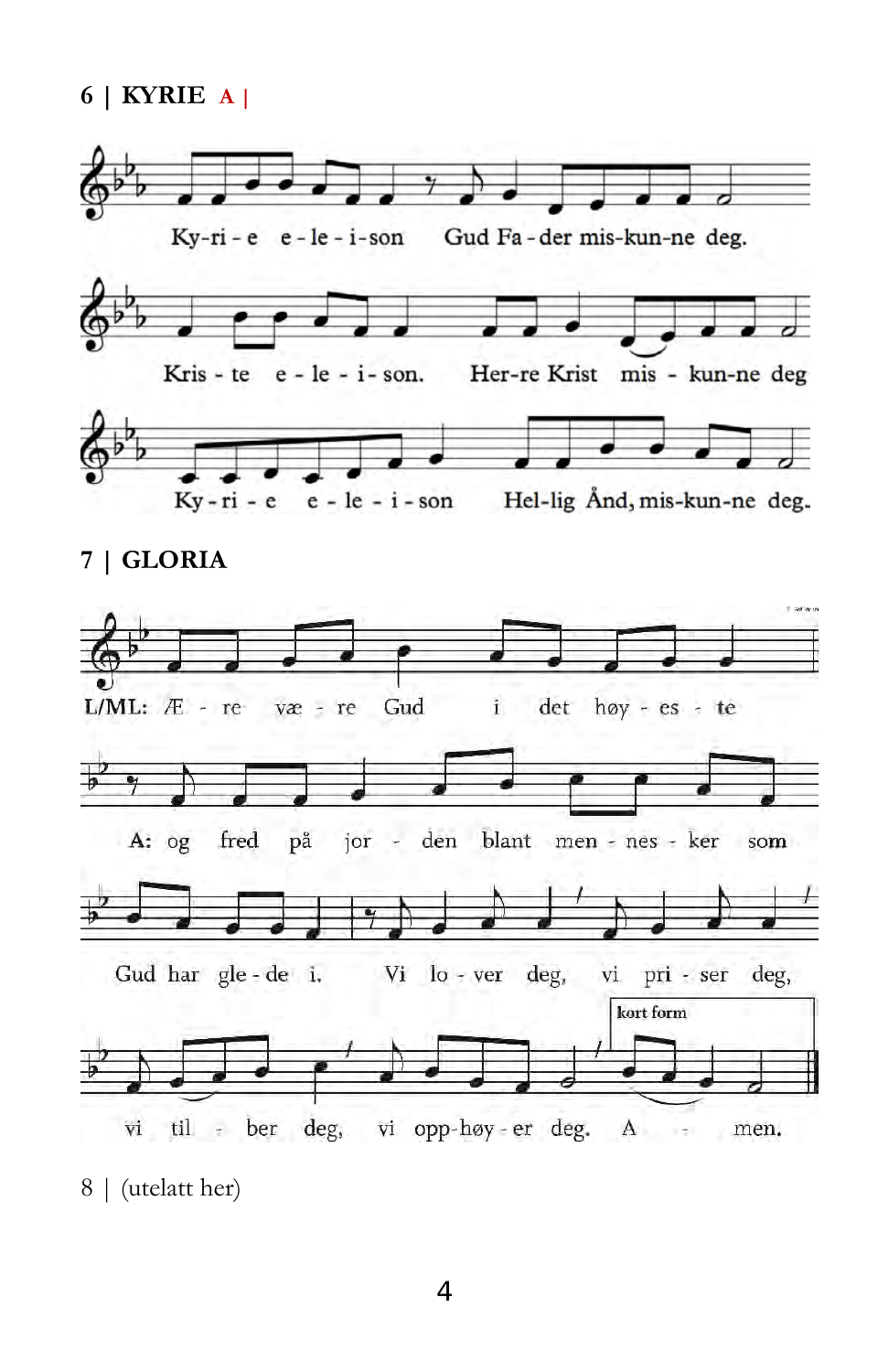





**7 | Gloria**

|<br>|<br>|







8 | (omitted here)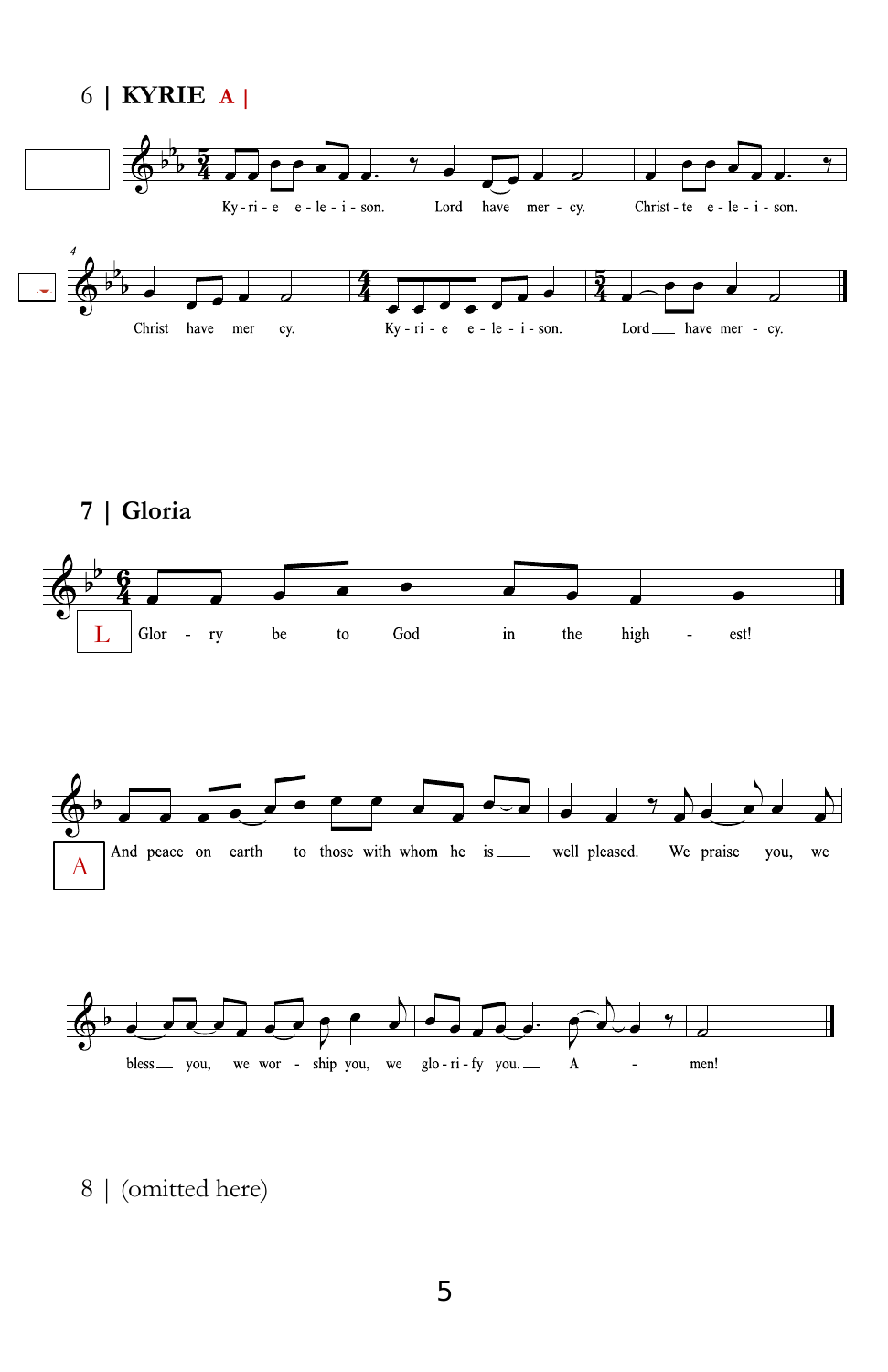#### **9 | Første lesning**

 **L** *|* La oss høre Herrens ord. Menigheten sitter.

**ML** | Det står skrevet i/hos ... Lesningen avsluttes med: **ML |** Slik lyder Herrens ord.

**10 | Musikk**

## **11 | Andre lesning**

**ML |** Det står skrevet i …

**ML |** Slik lyder Herrens ord.

### **12 | Evangelium**

Menigheten står.

*Halleluja*

**L |** Det står skrevet i evangeliet etter....



hal - le - lu - ja.

#### *Evangelielesning*

**L |** Slik lyder det hellige evangelium.



### **13 | Preken**

**L |** Ære være Faderen og Sønnen og Den hellige ånd, som var og er og blir én sann Gud fra evighet og til evighet.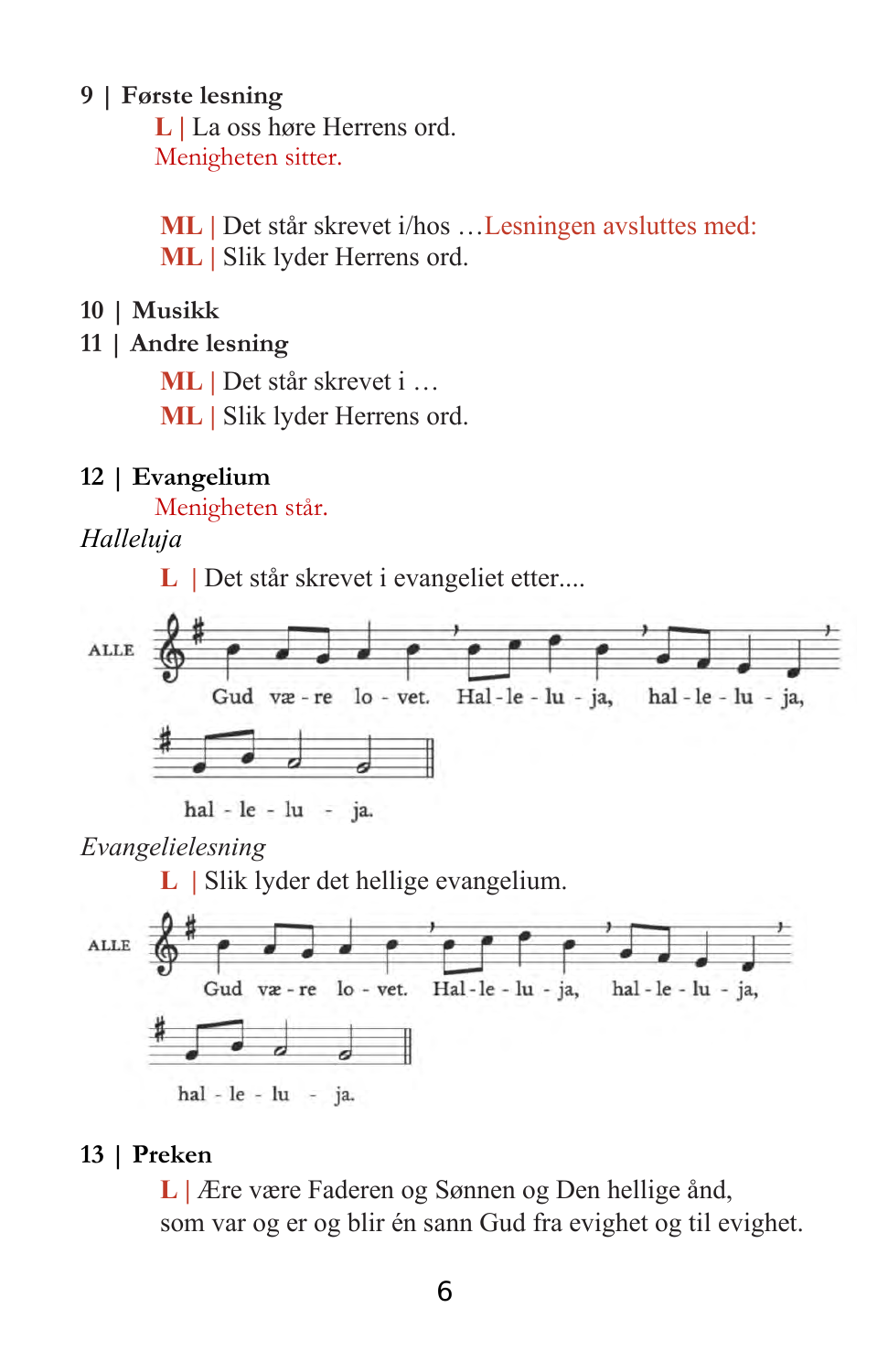### **9 | First reading**

 **L |** Let us hear the word of the Lord. Congregation remains seated

**CL |** A reading from.... The reading concludes with: **CL |** The word of the Lord.

- **10 | Music**
- **11 | Second reading**

**CL |** A reading from....

**CL |**The word of the Lord.

### **12 | Gospel reading**

 Congregation stands *Hallelujah*

**L** | The Holy Gospel according to ...



**L |** The Gospel of the Lord.



#### **13 | Sermon**

**L |** Glory be to the Father and to the Son and to the Holy Spirit, as it was in the beginning, is now and ever shall be. Amen.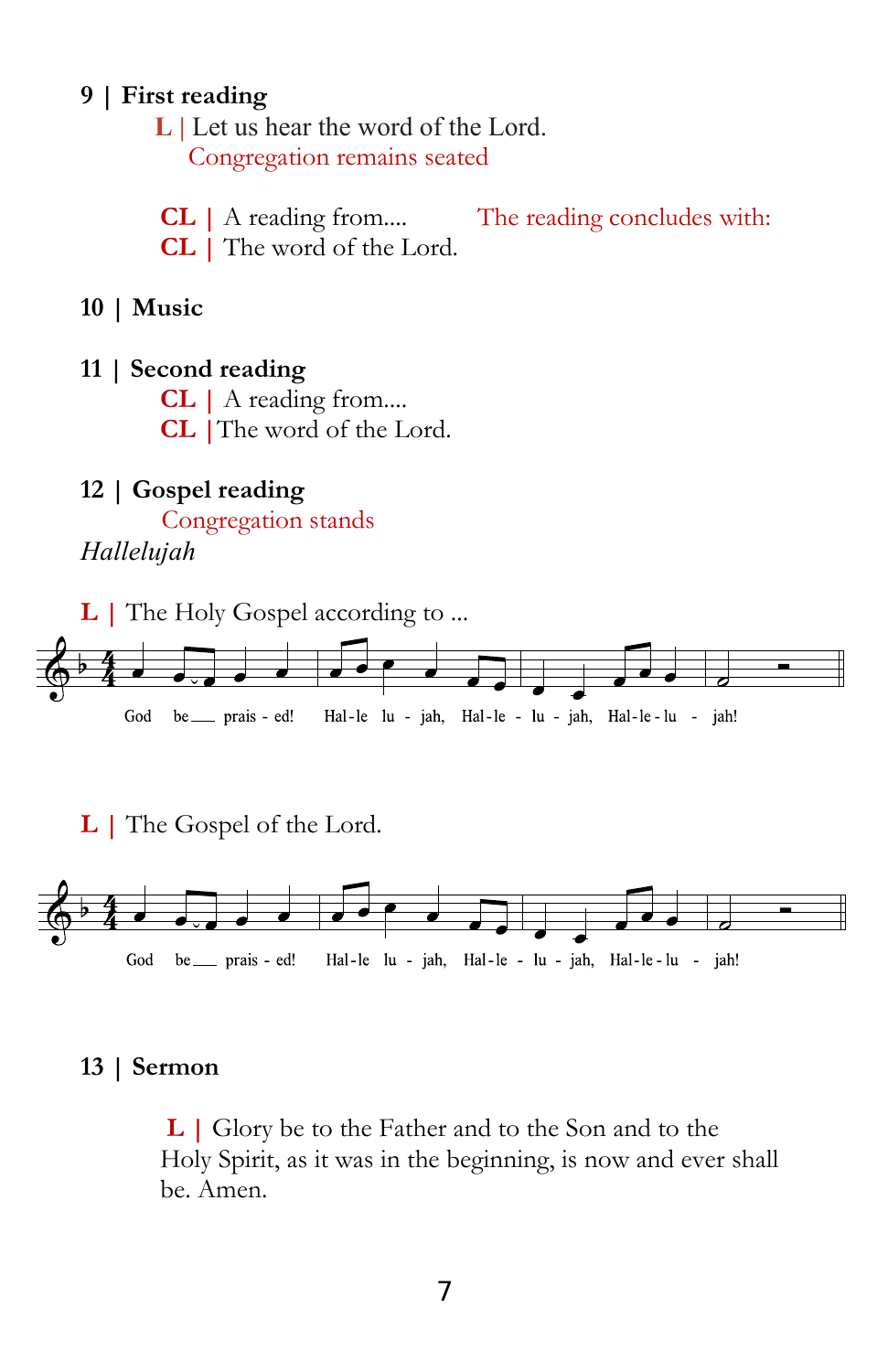## **14 | Salme**

### **15 | Den apostoliske trosbekjennelse**

Menigheten står.

**L |** La oss bekjenne vår hellige tro.

**A | Jeg tror på Gud Fader, den allmektige, himmelens og jordens skaper. Jeg tror på Jesus Kristus, Guds enbårne Sønn, vår Herre, som ble unnfanget ved Den hellige ånd, født av jomfru Maria, pint under Pontius Pilatus, korsfestet, død og begravet, fór ned til dødsriket, stod opp fra de døde tredje dag, fór opp til himmelen, sitter ved Guds, den allmektige Faders høyre hånd, skal derfra komme igjen for å dømme levende og døde. Jeg tror på Den hellige ånd, en hellig, allmenn kirke, de helliges samfunn, syndenes forlatelse, legemets oppstandelse og det evige liv. Amen.** 

## **16 | Kunngjøringer**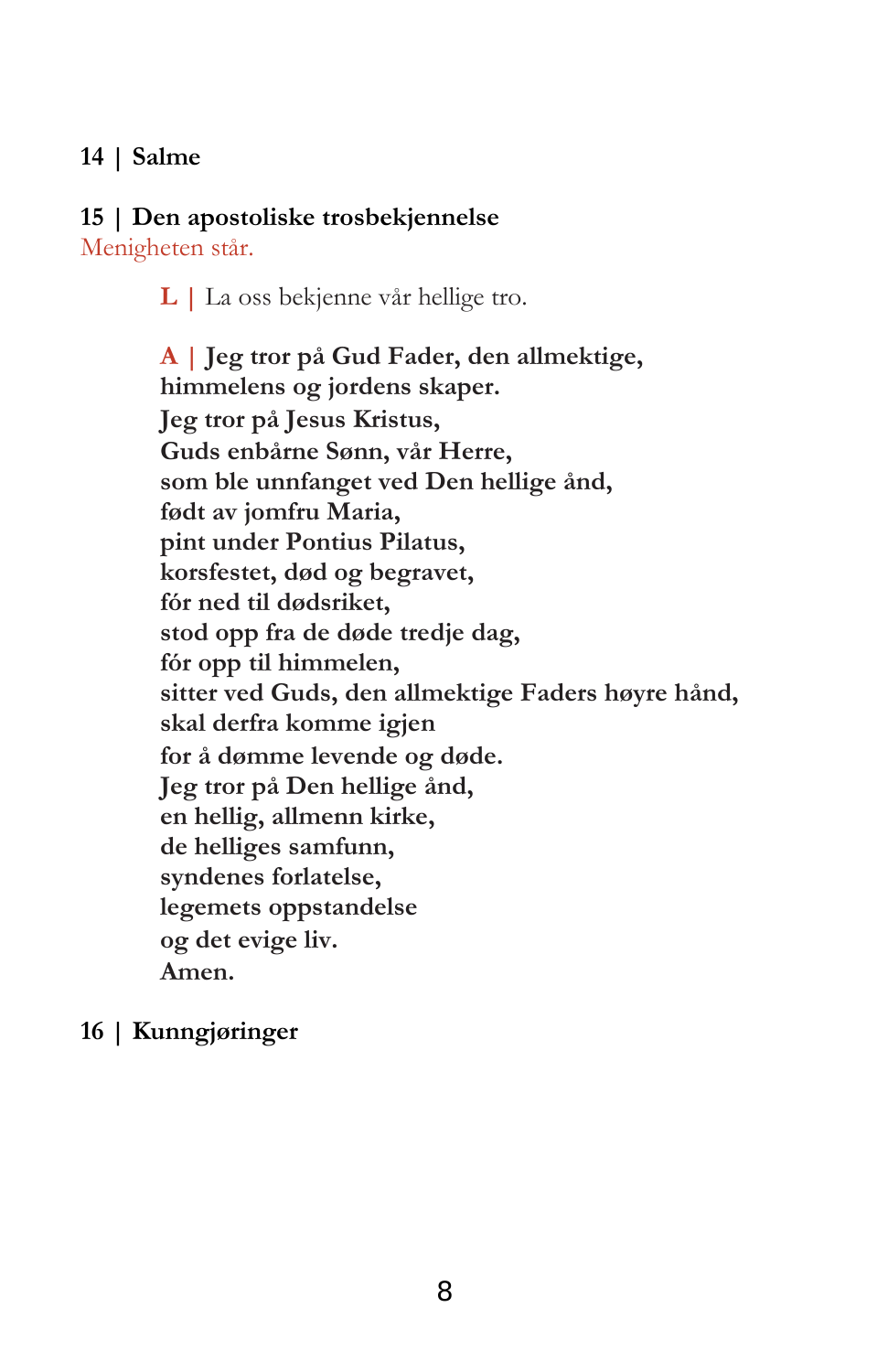## **14 | Hymn**

#### **15 | The Apostles' Creed**

The congregation stands.

**L |** Let us confess our holy faith.

**A | I believe in God, the Father almighty, creator of heaven and earth.**

**I believe in Jesus Christ, God´s only Son, our Lord, who was conceived by the Holy Spirit, born of the virgin Mary, suffered under Pontius Pilate, was crucified, died, and was buried; he descended to hell. On the third day he rose again; he ascended into heaven, he is seated at the right hand of the Father, and he will come to judge the living and the dead.**

**I believe in the Holy Spirit, the holy catholic church, the communion of saints, the forgiveness of sins, the resurrection of the body, and the life everlasting. Amen.**

#### **16 | Announcements**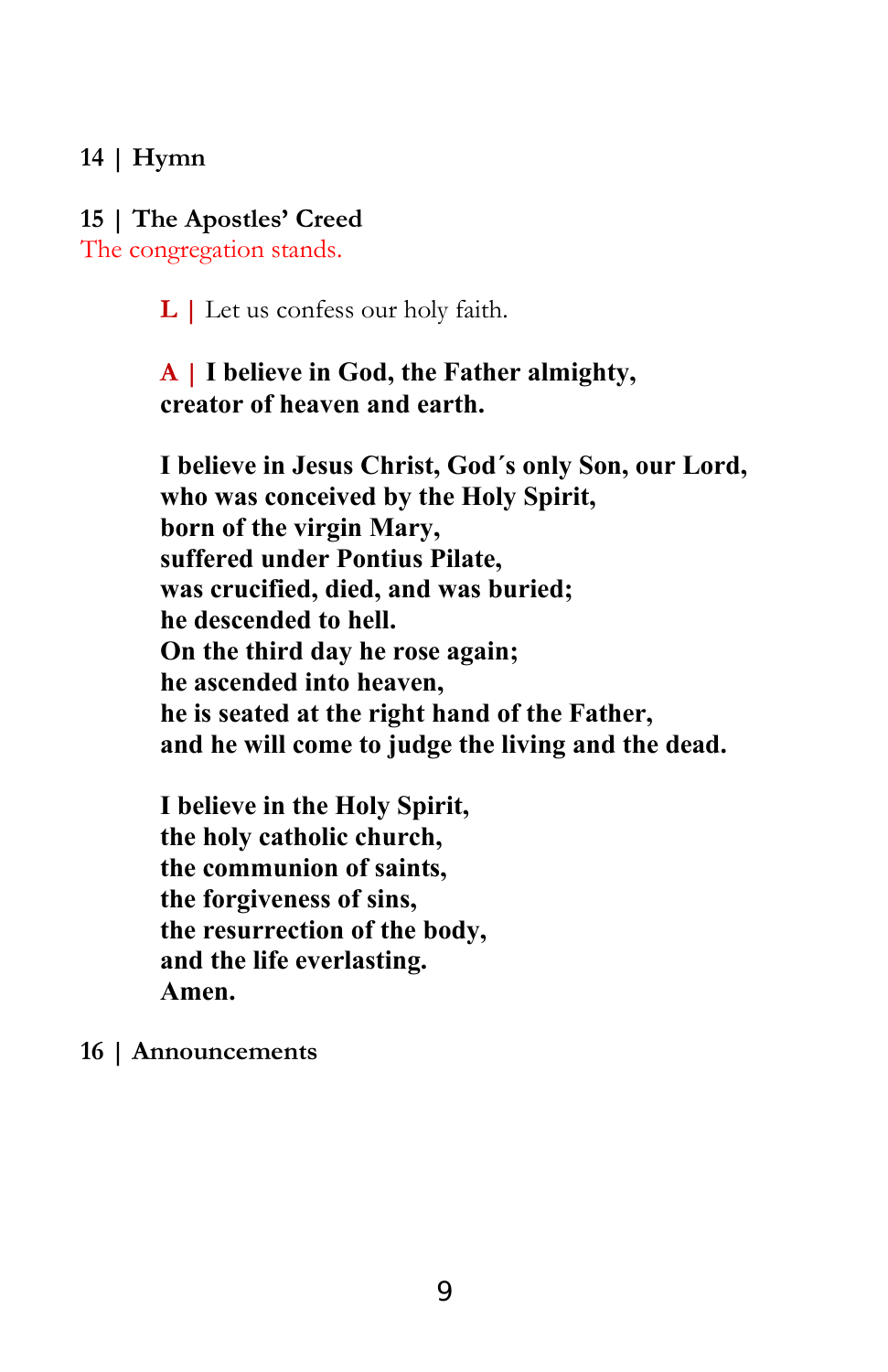## **17 | Forbønn for kirken og verden**

**L |** La oss be for kirken og verden.

Etter hvert bønneavsnitt følger:



*fortsett til Takkoffer når det er nattverd* **A | Fader vår, du som er i himmelen. La ditt navn holdes hellig. La ditt rike komme. La din vilje skje på jorden som i himmelen. Gi oss i dag vårt daglige brød. Forlat oss vår skyld, som vi og forlater våre skyldnere. Led oss ikke inn i fristelse, men frels oss fra det onde.**

**For riket er ditt, og makten og æren i evighet. Amen.**

## **18 | Takkoffer**

**L |** Evige Gud, din er jorden og det som fyller den. Alt vi eier tilhører deg. Av ditt eget gir vi deg tilbake. Ta imot oss og våre gaver i Jesu navn. Amen.

*Mindekirken is a self-sustaining congregation. Our offerings today go to carry on the ministry of our Lord Jesus Christ, through Mindekirken. Bless you! Each month, your designations to the Mission Fund will be directed to the announced "Mission of the Month" (make checks payable to Mindekirken. If for Missions, please note in memo)*

## **Offering made be made by texting \$ amount to 612-400-7695 (first time requires brief set up)**

*Ved gudstjeneste uten nattverd, fortsett med nr. 23, s. 18*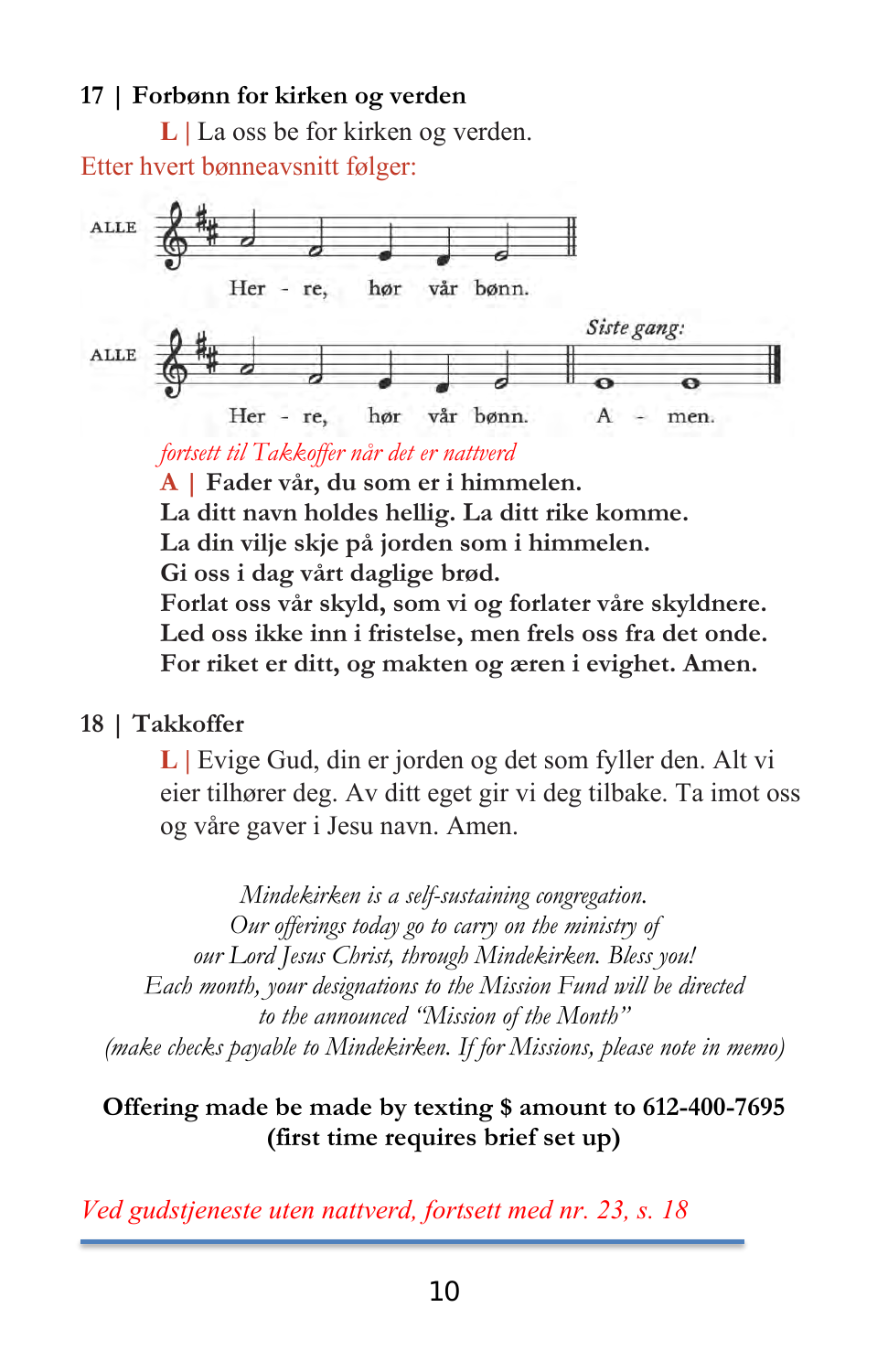## **17 | Intercessions for the church and the world**

**L |** Let us pray for the church and the whole world. Each petition ends with



*When there is communion, continue directly to Offering*

**A | Our Father, who art in heaven, hallowed be thy name. Thy kingdom come, thy will be done, on earth as it is in heaven. Give us this day our daily bread; and forgive us our trespasses, as we forgive those who trespass against us; and lead us not into temptation, but deliver us from evil. For thine is the kingdom, the power, and the glory, forever and ever. Amen.** 

## **18 | Offering**

**L |** Eternal God, the earth is yours and all that is in it. All that we have belongs to you. Of your own, we give you in return. Receive us and our gifts in Jesus' name. Amen.

*Mindekirken is a self-sustaining congregation. Our offerings today go to carry on the ministry of our Lord Jesus Christ, through Mindekirken. Bless you! Each month, your designations to the Mission Fund will be directed to the announced "Mission of the Month" (make checks payable to Mindekirken. If for Missions, please note in memo)*

## **Offering made be made by texting \$ amount to 612-400-7695 (first time requires brief set up)**

*If no communion, skip to number 23 on p. 19*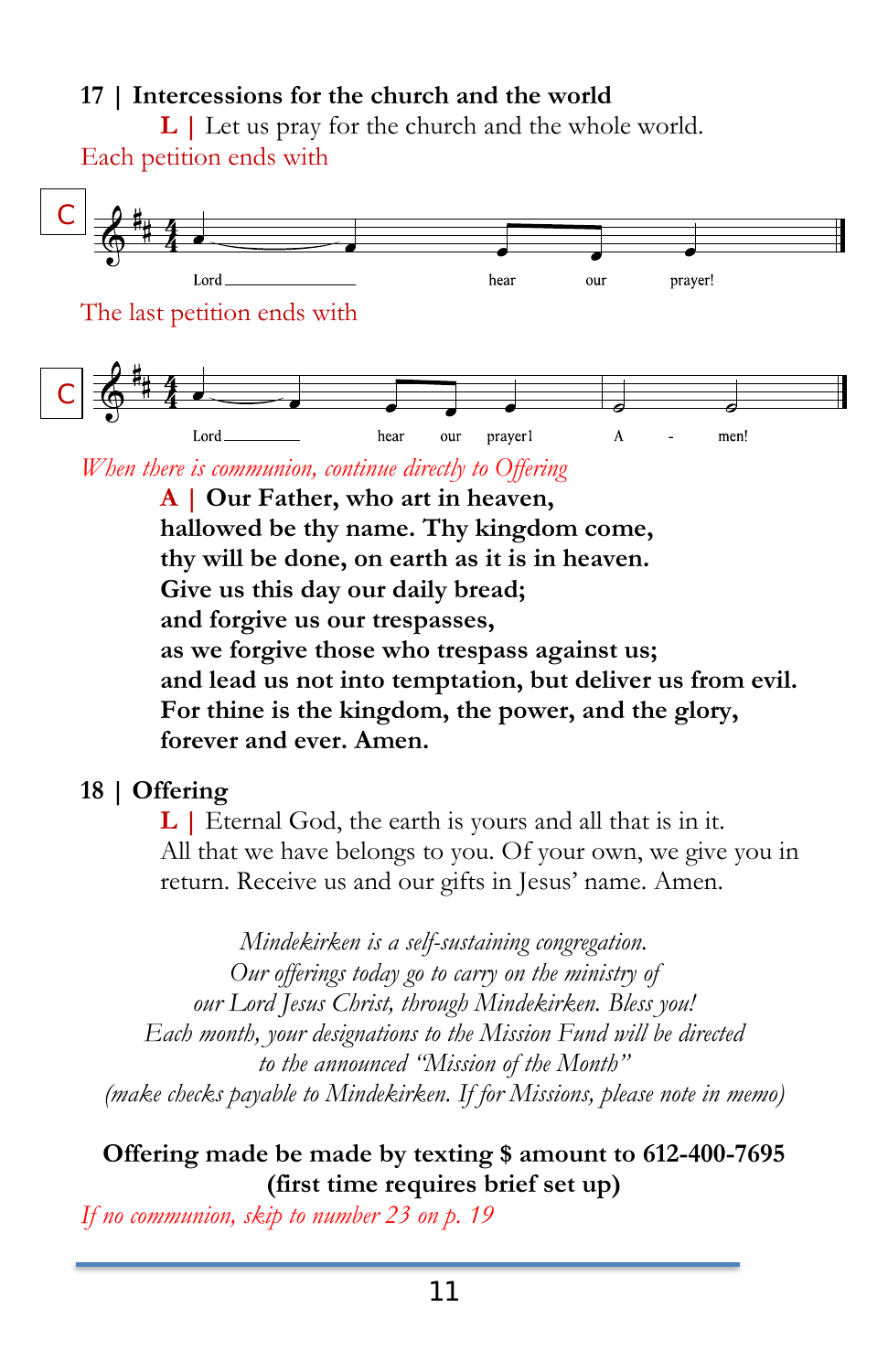**Nattverd**

- **19 | Forberedelse av måltidet**
- **20 | Takksigelse og bønn**



## **PREFASJON**

**L |** I sannhet verdig og rett er det at vi alltid og alle steder takker deg, allmektige Gud, evige Far, ved Jesus Kristus, vår Herre, han som du sendte til frelse for verden, for at vi ved hans død skulle få tilgivelse for syndene og ved hans oppstandelse vinne det evige liv. Ved ham lovsynger englene din herlighet, og din menighet i himmelen og på jorden priser ditt navn med samstemmig jubel. Med dem vil også vi forene våre røster og tilbedende synge: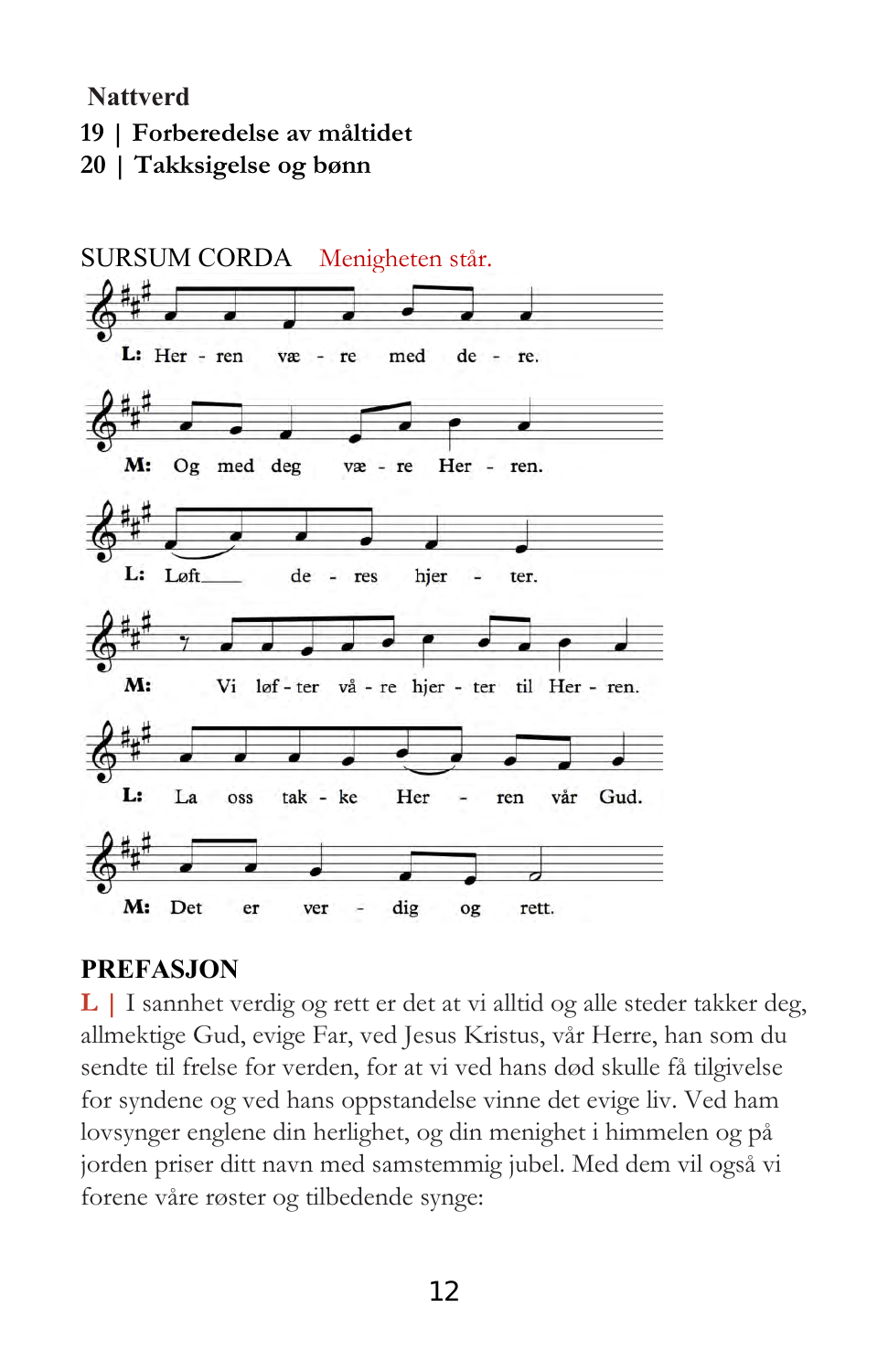**Communion**

**19 | Preparation of the meal**

## **20 | The prayer of thanksgiving**

#### SURSUM CORDA Congregation stands



## **THE PREFACE**

**L |** It is indeed right and salutary that we should at all times and in all places offer thanks and praise to you, O Lord, holy Father, almighty and ever living God; who on this day overcame death and the grave, and by his glorious resurrection opened to us the way of everlasting life. And so with the Church on earth and the hosts of heaven, we praise your name and join their unending hymn: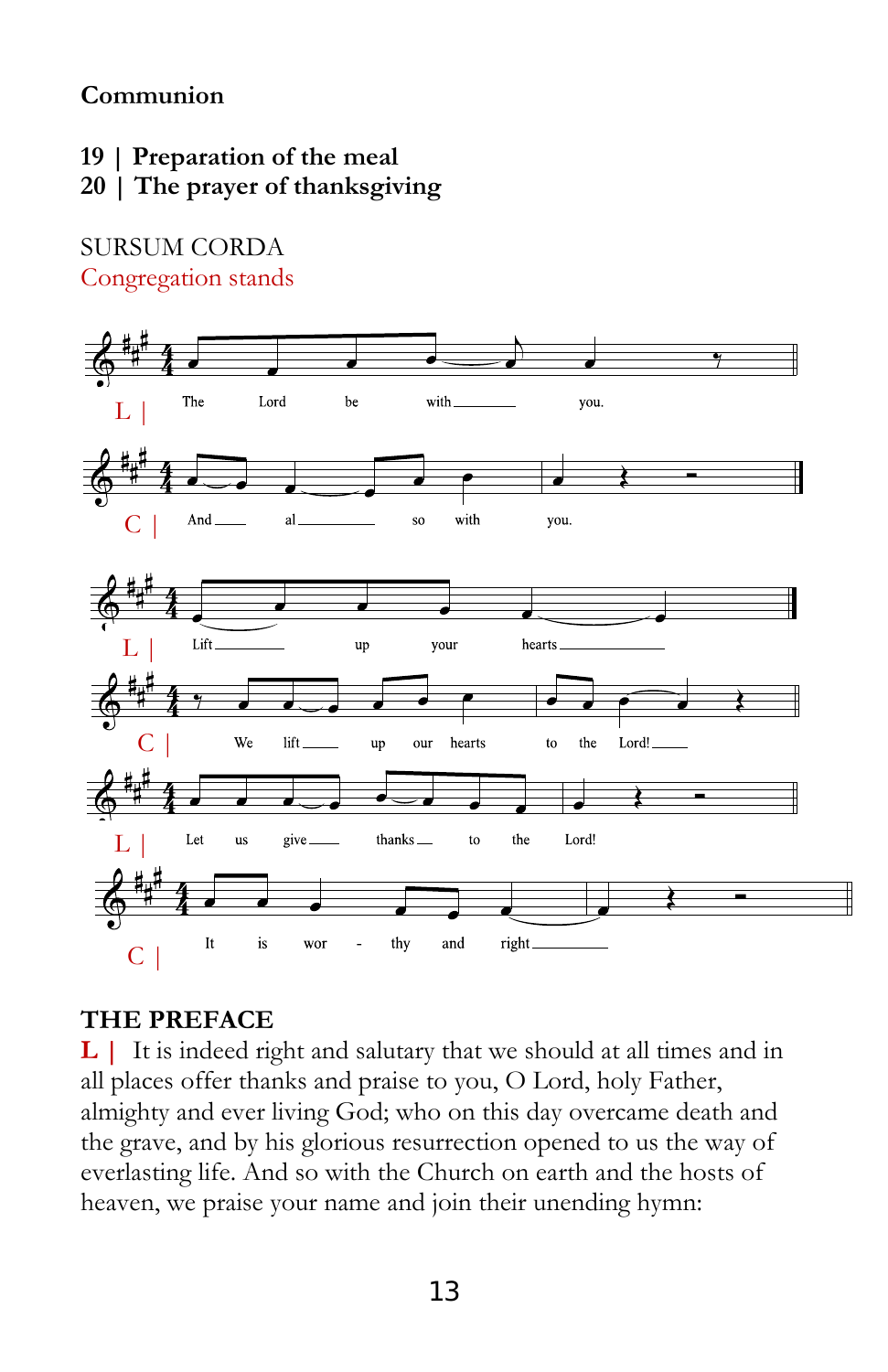

**L |** Vi priser deg, hellige Gud, himmelens og jordens Skaper, du som har elsket verden og gitt din Sønn, Jesus Kristus, for at han skulle frelse oss fra synd og død og vinne deg et hellig folk.

**L |** Vi ber deg: Send din Ånd over disse gaver, så vi kan ta imot Jesus Kristus i brødet og vinen.

## *Innstiftelsesordene* **VERBA**

**L |** Vår Herre Jesus Kristus, i den natt da han ble forrådt, tok han et brød, takket, brøt det, gav disiplene og sa: Ta imot og spis! Dette er min kropp som gis for dere. Gjør dette til minne om meg. Likeså tok han begeret etter måltidet, takket, ga dem og sa: Drikk alle av det! Dette beger er den nye pakt i mitt blod, som utøses for dere så syndene blir tilgitt. Gjør dette så ofte som dere drikker det, til minne om meg.

**L |** Nådige Gud, vi feirer dette måltidet med glede og takk for din Sønns fullbrakte offer, i troen på hans seierrike oppstandelse og himmelfart og i forventning om hans gjenkomst i herlighet. Vi ber deg: Fyll oss med din Ånd og kjærlighet, så vi kan gjenkjenne Kristus i den som sulter og tørster. Lær oss å elske hverandre som han har elsket oss, og la oss en gang samles hos deg i ditt fullendte rike.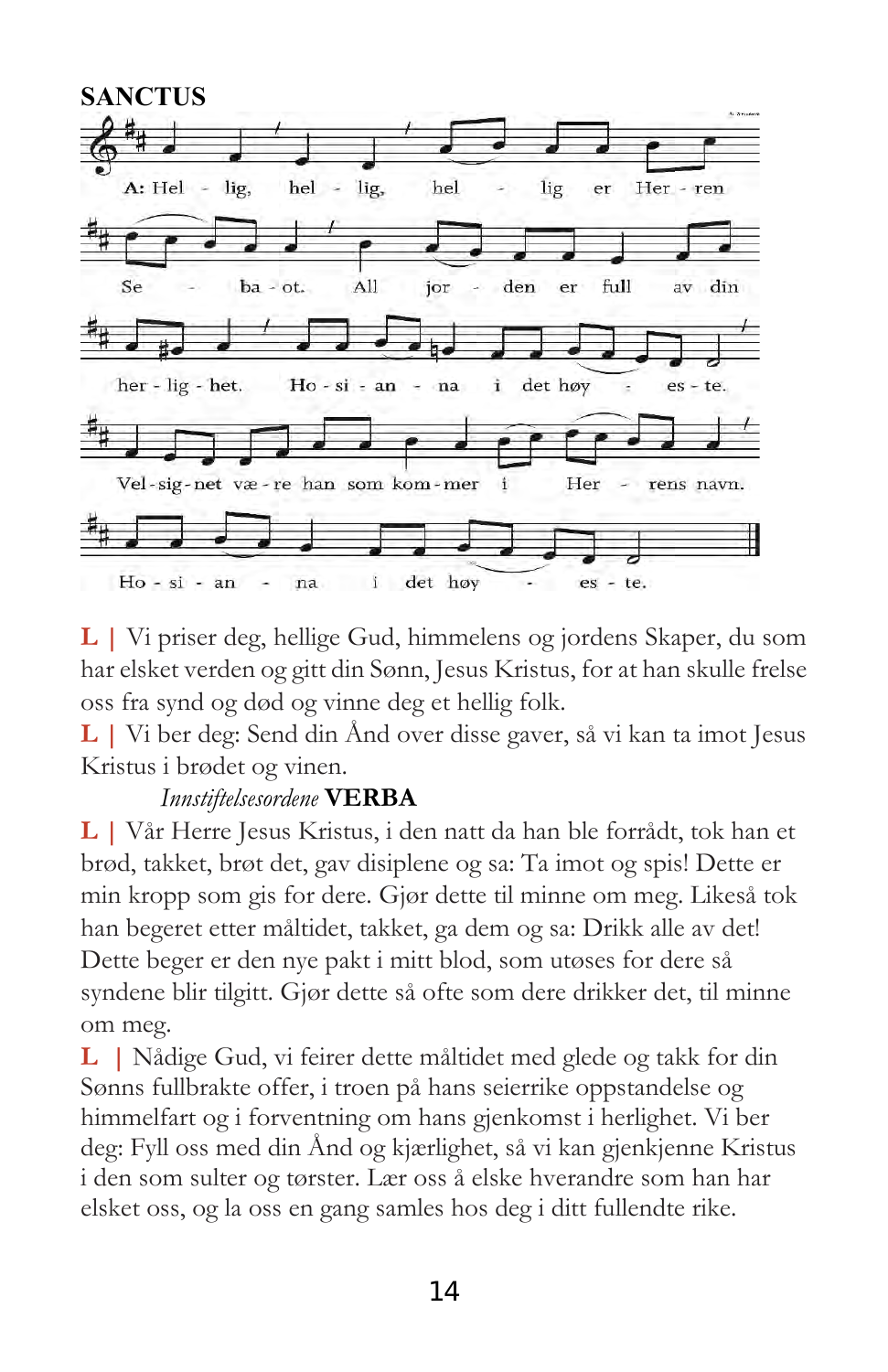## **SANCTUS**



**L |** We praise you, holy God, creator of heaven and earth, you who have loved the world and given your Son, Jesus Christ, that he might save us from sin and death and make you a holy people.

**L |** We pray: Send your Spirit over us and these gifts, so that we may receive Jesus Christ in the bread and wine.

## *Words of Institution* **VERBA**

**L |** In the night in which he was betrayed, our Lord Jesus took bread,

and gave thanks, broke it, and gave it to his disciples, saying: Take and eat; this is my body, given for you. Do this for the remembrance of me. Again, after supper, he took the cup, gave thanks, and gave if for all to drink, saying, This cup is the new covenant in my blood, shed for you and for all people for the forgiveness of sin. Do this for the remembrance of me.

 $L \mid$  Gracious God, we celebrate this meal with joy and thanksgiving for the sacrifice of your son, believing in his victorious resurrection and ascension and in expectation of his return in glory. Fill us with your love, so that we may recognise Christ in those who hunger and thirst. Teach us to love one another as you have loved us, and grant that we one day may be gathered with you in your kingdom.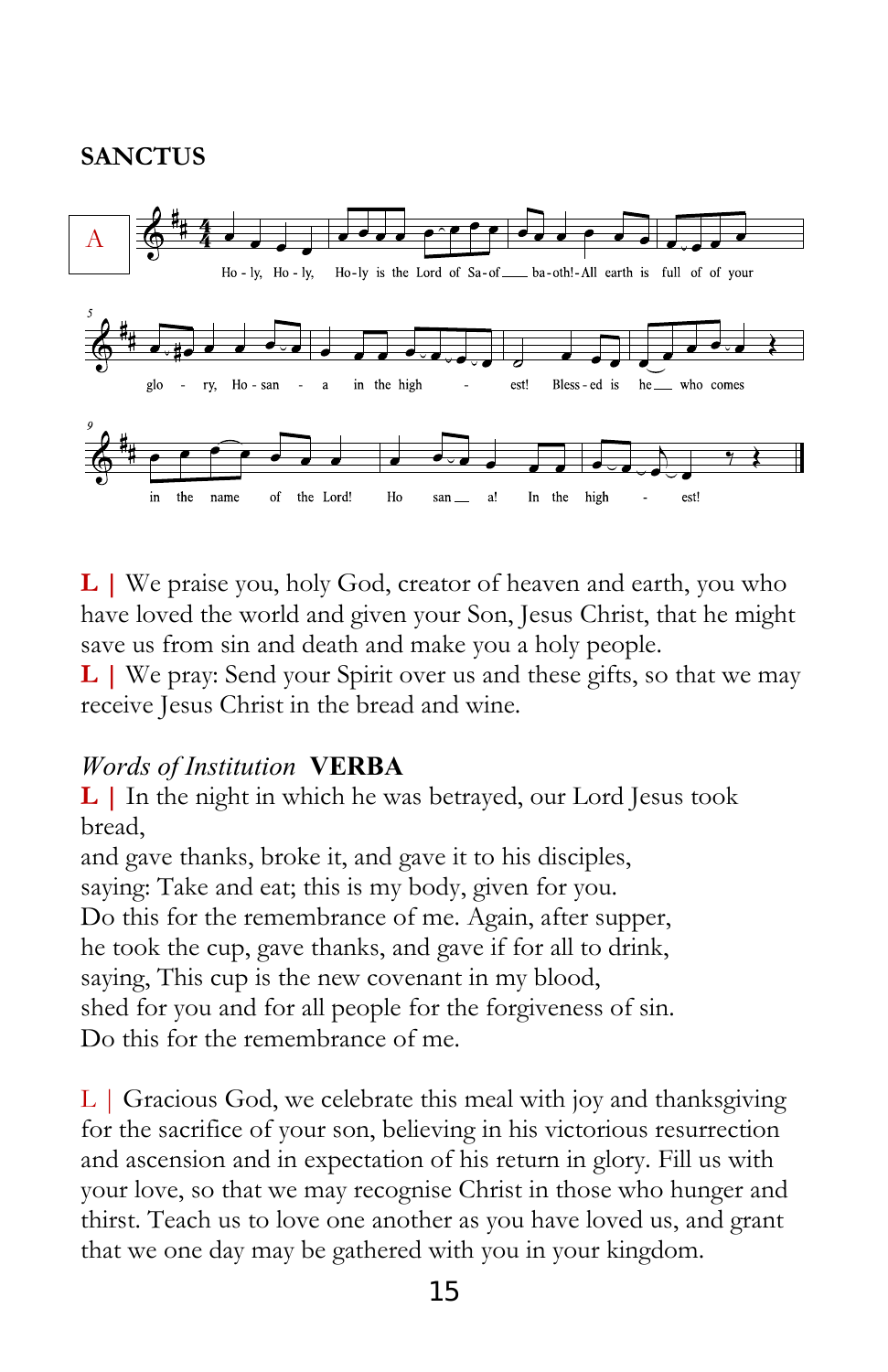*Fadervår Norsk Salmebok nr. 985.3* **A | Fader vår, du som er i himmelen. La ditt navn holdes hellig. La ditt rike komme. La din vilje skje på jorden som i himmelen. Gi oss i dag vårt daglige brød. Forlat oss vår skyld, som vi og forlater våre skyldnere. Led oss ikke inn i fristelse, men frels oss fra det onde. For riket er ditt, og makten og æren i evighet. Amen.**



**L |** Dette er Jesu legeme. Dette er Jesu blod. Etter utdelingen:

> **L |** Må Jesu Kristi legeme og hans dyrebare blod styrke og holde deg oppe til det evige liv. Fred være med dere.  $\mathbf{\Psi}$

## **22 | Måltidets avslutning** *Takkebønn*

**L |** La oss takke og be.

Vi takker deg, himmelske Far, for dine velsignede gaver.

Vi ber deg at du ved disse gavene vil bevare oss i troen på deg, forene oss i din kjærlighet og stadfeste i oss håpet om det evige liv, for Jesu Kristi skyld. **M | Amen.**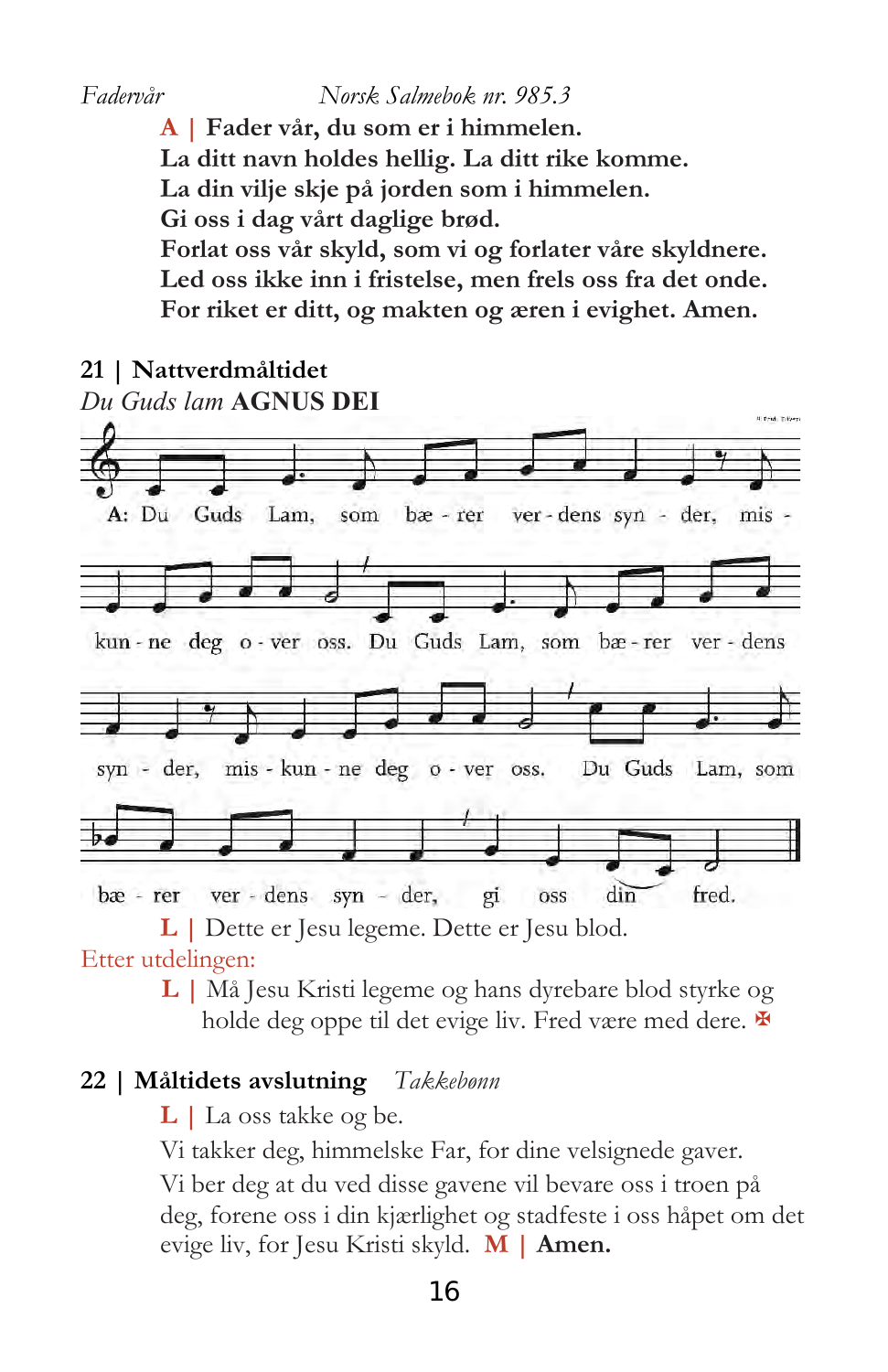## *The Lord´s Prayer*

**A | Our Father, who art in heaven, hallowed be thy name. Thy kingdom come, thy will be done, on earth as it is in heaven. Give us this day our daily bread; and forgive us our trespasses, as we forgive those who trespass against us; and lead us not into temptation, but deliver us from evil. For thine is the kingdom, the power, and the glory, forever and ever. Amen.** 

### **21| Distribution** *Lamb of God* – **AGNUS DEI**



**L |** The body of Christ, given for you.

The blood of Christ, shed for you.

## After the distribution:

**L** | The body of our Lord Jesus Christ and his precious blood strengthen and preserve you unto eternal life. Peace be with you. ₩

## **22 | The thanksgiving prayer**

**L** | Let us give thanks and pray.

We thank you, heavenly Father, for your blessed gifts. We pray that, with these gifts, you will preserve our faith in you, unite us in your love and confirm us in the hope of eternal life, in the name of Jesus Christ**. C | Amen.**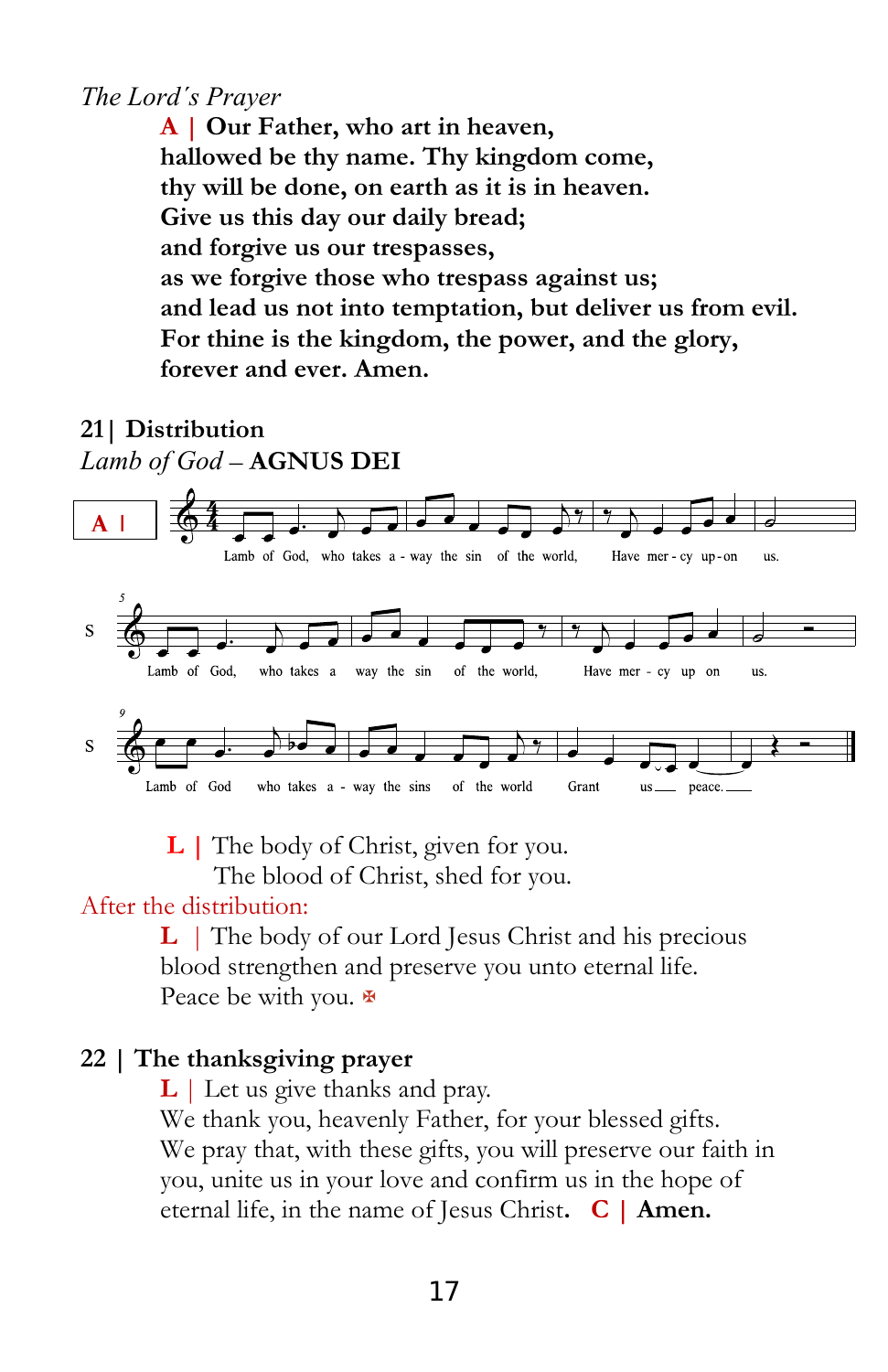### **23 | Salme M**enigheten sitter.

### **24 | Velsignelsen** BENEDICAMUS **M**enigheten står.



LITURG La oss prise Herren.

L | Herren velsigne deg og bevare deg. Herren la sitt ansikt lyse over deg og være deg nådig. Herren løfte sitt åsyn på deg og gi deg fred.



*Tre ganger tre bønneslag*

### **25 | Utsendelse**

**L |** Gå i fred. Tjen Herren med glede.

**26 | Postludium** *Menigheten sitter.*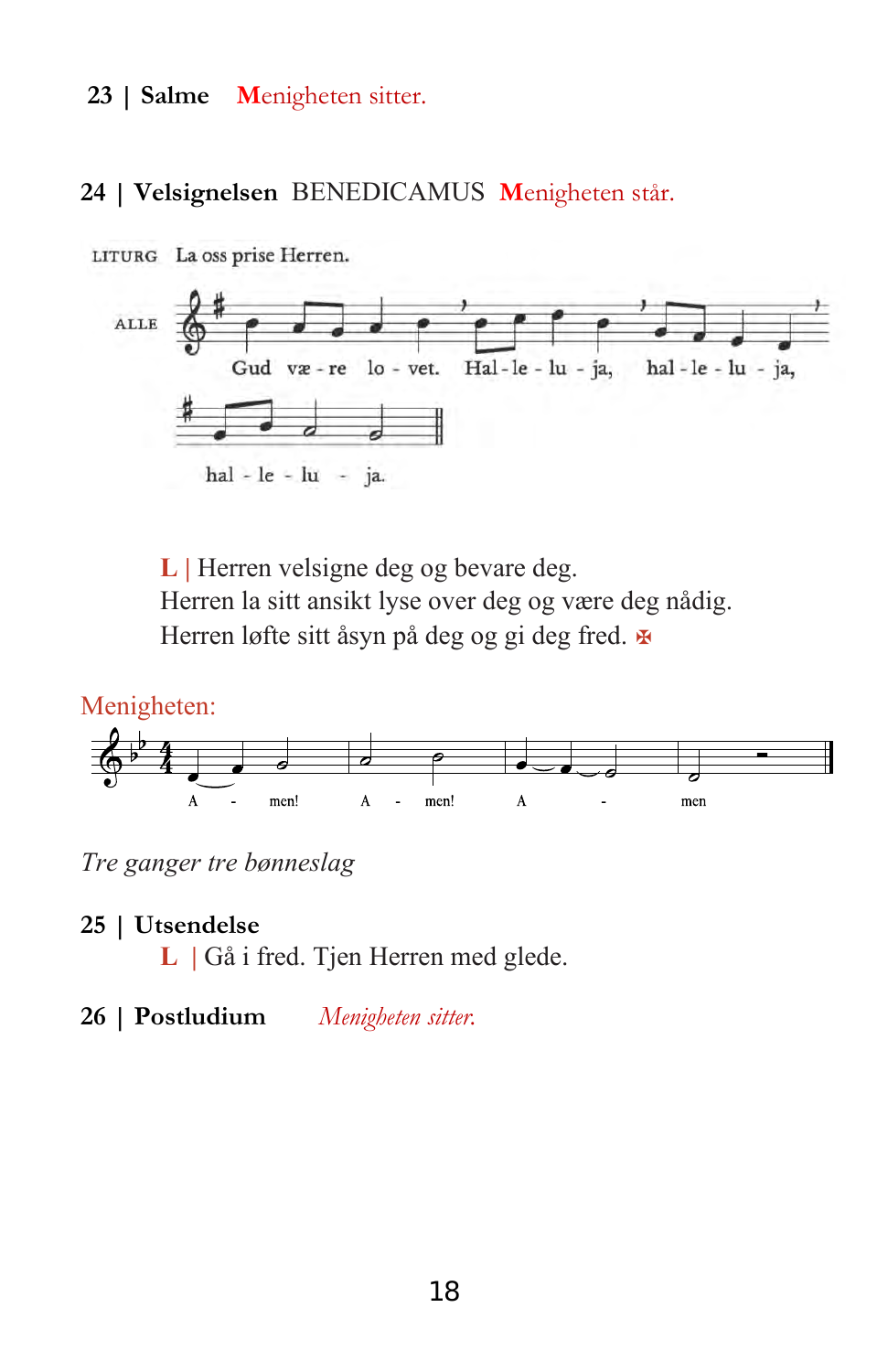#### **23 | Hymn** Congregation sits.

### **24 | Blessing** BENEDICAMUS Congregation stands.



**L |** The Lord bless you and keep you. The Lord make his face shine upon you and be gracious to you. The Lord lift up his countenance upon you and give you peace.



*Chimes – 3 x 3*

#### **25 | Dismissal**

**L** | Go in peace. Serve the Lord.

#### **26 | Postlude** *Please be seated.*